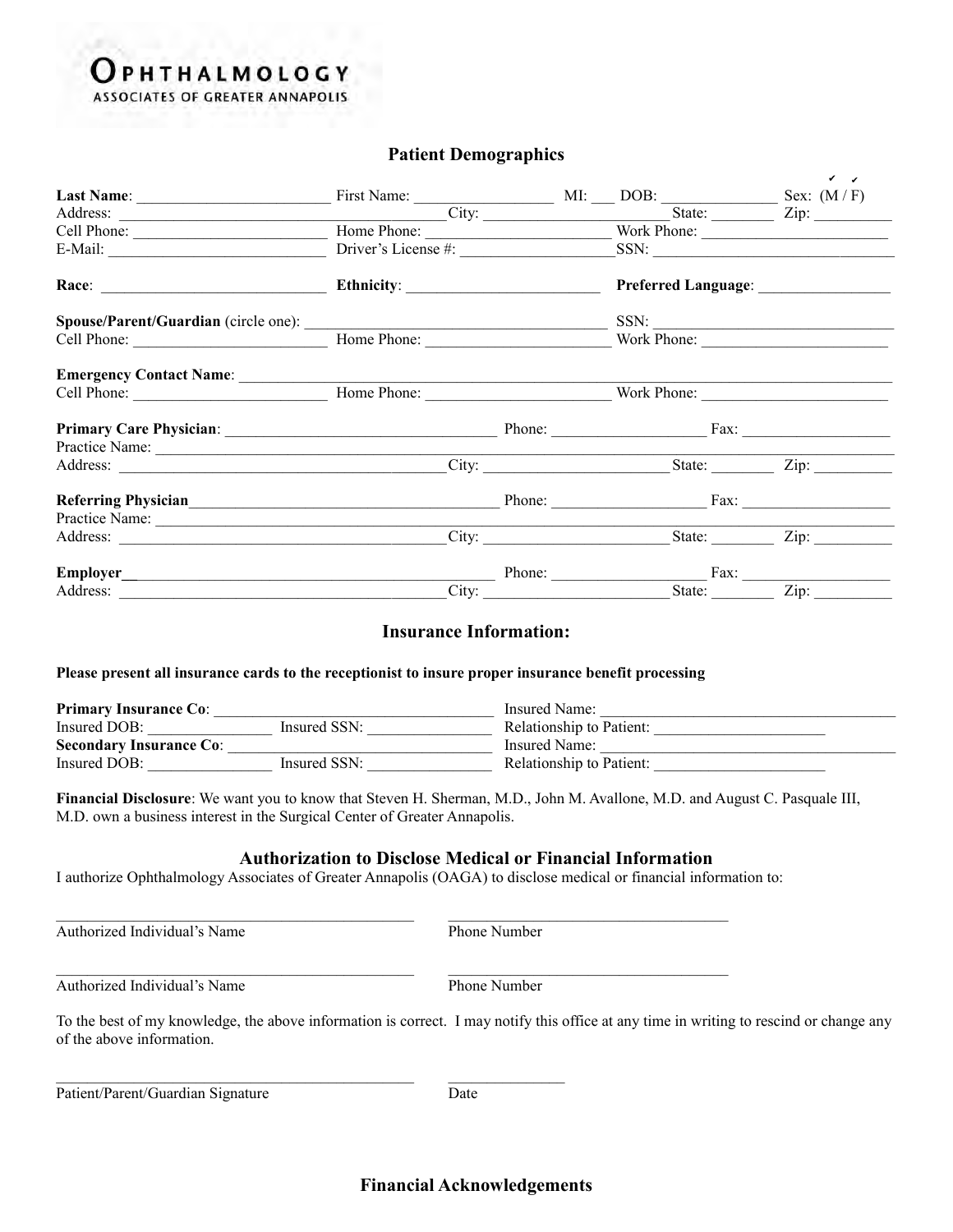#### **Please initial by each paragraph below**

- **Release of Information**: I authorize OAGA to release medical information on my behalf to my insurance company to process claims for services rendered. Under Federal and State HIPAA compliance regulations, this includes any information provided by you or your legal guardian. This release may include information regarding your health, family or social history, alcohol or drug use, psychiatric illness, communicable disease or HIV. If you do not want your record released, you must submit this in writing. If we are unable to submit claims to your insurance, you will be fully responsible for bills incurred.
- **Insurance Contracts**: OAGA participates with multiple insurance carriers. We will submit all claims on your behalf as required under our contracts. If we do not have a contract with your insurance carrier, we will provide you with a detailed receipt for you to submit. *We DO NOT participate with Davis Vision, Blue Vision, VSP, Cigna HMO or State Medical Assistance.*
- **Non-Covered Services**: Your insurance does not cover certain services and/or products. Payment is due for these services and/or products at the time of service. Examples of such products include dry eye products, vitamins, eye patches, eyeglasses, sunglasses and accessories.
- **Refraction**: A refraction is a test to determine your need for glasses. There is a separate charge independent of your eye exam for a refraction and glasses prescription. The eye exam checks the health of your eyes*. Medicare, Carefirst and most insurance carriers DO NOT cover this fee*. The fee is due at the time of service in addition to your co-pay and/or deductible.
- **Self-pay accounts, Workers Compensation, Motor Vehicle Accidents and visits without required HMO Referrals**: If you do not have insurance or you do not provide us with complete and accurate insurance to bill for services rendered, then you are held responsible for all fees incurred. HMO Referrals are due at the time of service. You assume full responsibility for services rendered by not providing your required referral.
- **Financial Liability for services rendered**: I understand that I am fully responsible for all services provided to me or my legal dependent that are not covered by my health insurance plan, vision plan, Medicare or Maryland Medicaid. *All co-pays, non-covered services and refraction fees are due at the time of services*. All billings are due upon receipt. Balances not paid within 90 days are reviewed for collections. Accounts sent to collections will incur additional collections fees, interest and legal fees if assigned to an attorney or collection agency. Please note, unpaid co-pays and/or deductibles are a breach of the contract you have with your insurance carrier.
- **Appointments** missed or not cancelled within 24 hours before the appointment time will result in a \$25 fee.

By signing below, I acknowledge all of the above information as it has been presented to me.

 $\_$  , and the set of the set of the set of the set of the set of the set of the set of the set of the set of the set of the set of the set of the set of the set of the set of the set of the set of the set of the set of th

Patient/Parent/Guardian Signature Date

ePrescribe is a way for doctors to send electronically an accurate, legible prescription to your pharmacy. Your medication history is a list of your prescriptions from your doctors through a variety of sources including pharmacies and health insurers. This medication history is accessible utilizing electronic information exchanges, is part of your medical record and can provide valuable information for your physicians by helping to identify potentially adverse drug interactions, allergies, duplications or redundancies. I understand that my medication history is protected health information and I may revoke consent in writing at any time. I hereby provide informed consent to enroll in this ePrescribe program.

 $\mathcal{L}_\mathcal{L} = \mathcal{L}_\mathcal{L} = \mathcal{L}_\mathcal{L} = \mathcal{L}_\mathcal{L} = \mathcal{L}_\mathcal{L} = \mathcal{L}_\mathcal{L} = \mathcal{L}_\mathcal{L} = \mathcal{L}_\mathcal{L} = \mathcal{L}_\mathcal{L} = \mathcal{L}_\mathcal{L} = \mathcal{L}_\mathcal{L} = \mathcal{L}_\mathcal{L} = \mathcal{L}_\mathcal{L} = \mathcal{L}_\mathcal{L} = \mathcal{L}_\mathcal{L} = \mathcal{L}_\mathcal{L} = \mathcal{L}_\mathcal{L}$ Pharmacy Name Pharmacy Location

Patient/Parent/Guardian Signature Date

 $\mathcal{L}_\text{max}$  and the contract of the contract of the contract of the contract of the contract of the contract of the contract of the contract of the contract of the contract of the contract of the contract of the contrac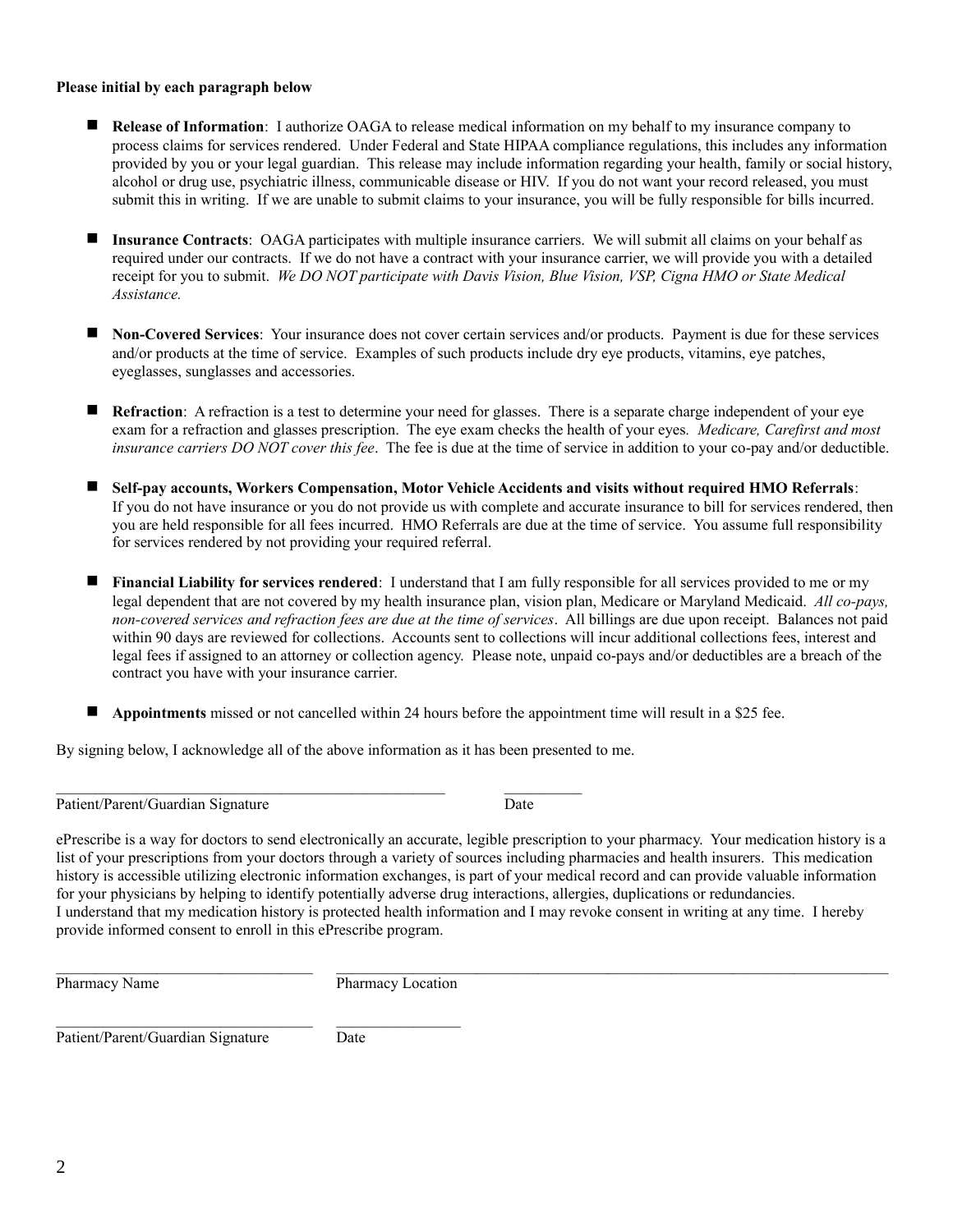## **Burn and A** OPHTHALMOLOGY **ASSOCIATES OF GREATER ANNAPOLIS**

Patient Medical/Surgical History

|                                                                                                                                                                           |                                               | MI:                |
|---------------------------------------------------------------------------------------------------------------------------------------------------------------------------|-----------------------------------------------|--------------------|
| Date of Birth:                                                                                                                                                            | Age: $\_\_$                                   | Gender: M / F      |
|                                                                                                                                                                           |                                               |                    |
|                                                                                                                                                                           | Weeks Gestation: If premature, corrected age: |                    |
| Past Eye History:                                                                                                                                                         | Explanation                                   |                    |
| Do you wear glasses or contact lenses                                                                                                                                     |                                               |                    |
| Have you ever had laser surgery for your eyes                                                                                                                             |                                               |                    |
| Any surgery on either eye                                                                                                                                                 |                                               |                    |
| Eye injuries                                                                                                                                                              |                                               |                    |
| Other eye problems                                                                                                                                                        |                                               |                    |
| Please list your ocular medications:                                                                                                                                      |                                               |                    |
| <u>Review of Systems</u> : Do you now have or in the past had a history of the following?<br>Females: are you pregnant or nursing?<br>Fever, Chills, Weight loss, fatigue |                                               | $Y/N/NA$ Due Date: |
|                                                                                                                                                                           |                                               |                    |
| Skin (rash, eczema, psoriasis, other)                                                                                                                                     |                                               |                    |
| Head (trauma, tumor, aneurysm, infection, other)                                                                                                                          |                                               | Y/N                |
| Ears, nose, throat (sinuses, hearing, dental, sleep apnea)                                                                                                                |                                               |                    |
| Lungs (asthma/reactive airway, COPD, short of breath)                                                                                                                     |                                               |                    |
| Cardiovascular (high blood pressure, coronary artery                                                                                                                      |                                               |                    |
| disease, heart attack, peripheral vascular dz, heart block)<br>Gastrointestinal (constipation, diarrhea, ulcer, liver disease,                                            |                                               |                    |
|                                                                                                                                                                           |                                               |                    |
| inflammatory bowel disease, bleeding)                                                                                                                                     |                                               |                    |
|                                                                                                                                                                           |                                               |                    |
| Musculoskeletal (joint swelling, pain, surgeries)                                                                                                                         |                                               |                    |
| Neurologic (TIA, stroke, seizures, weakness, numbness)                                                                                                                    |                                               | Y/N                |
| Blood/Immune System (anemia, swollen lymph nodes,                                                                                                                         |                                               |                    |
| easy bruising, prolonged bleeding)                                                                                                                                        |                                               |                    |
| Endocrine (diabetes, thyroid, pituitary, adrenal)                                                                                                                         |                                               | Y/N                |
| Psychiatric (depression, anxiety, schizophrenia,                                                                                                                          |                                               |                    |
| obsessive-compulsive, sleep difficulty)                                                                                                                                   |                                               | Y/N                |

Past Medical and Surgical History: Please list any current or past medical conditions and surgical procedures you have undergone.

 $\overline{\phantom{a}}$  , and the contribution of the contribution of the contribution of the contribution of the contribution of the contribution of the contribution of the contribution of the contribution of the contribution of the \_\_\_\_\_\_\_\_\_\_\_\_\_\_\_\_\_\_\_\_\_\_\_\_\_\_\_\_\_\_\_\_\_\_\_\_\_\_\_\_\_\_\_ \_\_\_\_\_\_\_\_\_\_\_\_\_\_\_\_\_\_\_\_\_\_\_\_\_\_\_\_\_\_\_\_\_\_\_\_\_\_\_\_\_\_

Medications: Please list current medications, supplements and dosing if known.

\_\_\_\_\_\_\_\_\_\_\_\_\_\_\_\_\_\_\_\_\_\_\_\_\_\_\_\_\_\_\_\_\_\_\_\_\_\_\_\_\_\_\_ \_\_\_\_\_\_\_\_\_\_\_\_\_\_\_\_\_\_\_\_\_\_\_\_\_\_\_\_\_\_\_\_\_\_\_\_\_\_\_\_\_\_

\_\_\_\_\_\_\_\_\_\_\_\_\_\_\_\_\_\_\_\_\_\_\_\_\_\_\_\_\_\_\_\_\_\_\_\_\_\_\_\_\_\_\_ \_\_\_\_\_\_\_\_\_\_\_\_\_\_\_\_\_\_\_\_\_\_\_\_\_\_\_\_\_\_\_\_\_\_\_\_\_\_\_\_\_\_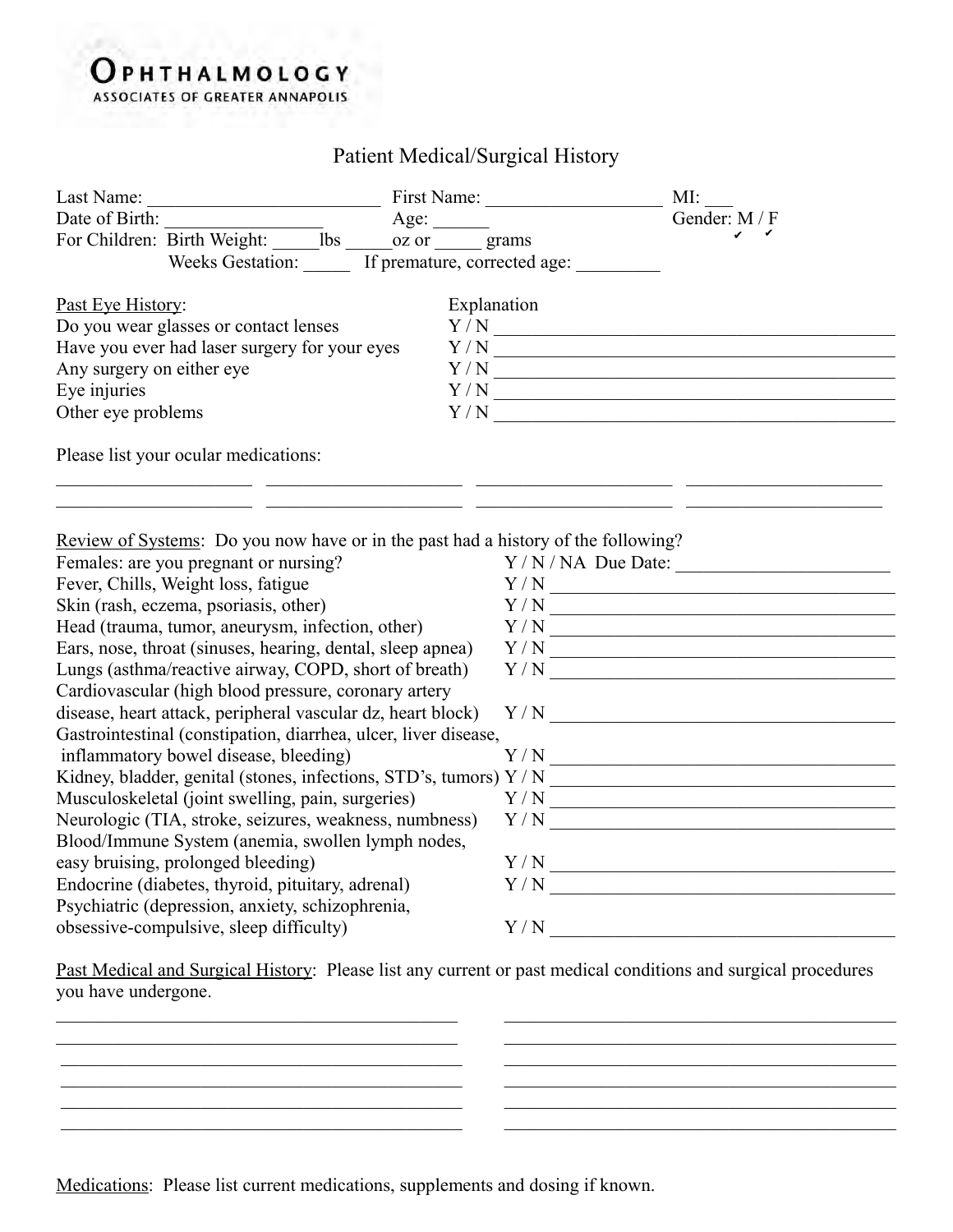|                                                                                          | the control of the control of the control of the control of the control of the control of                                                                                                                                                                                                                                                                                                                                                                                                                                            |        | <u> 1989 - Johann John Stone, mars eta bainar eta erromaniar eta erromania eta erromania eta erromania eta erroman</u><br>When was your last pneumovax:                                |        |        |  |
|------------------------------------------------------------------------------------------|--------------------------------------------------------------------------------------------------------------------------------------------------------------------------------------------------------------------------------------------------------------------------------------------------------------------------------------------------------------------------------------------------------------------------------------------------------------------------------------------------------------------------------------|--------|----------------------------------------------------------------------------------------------------------------------------------------------------------------------------------------|--------|--------|--|
|                                                                                          | Allergies: Please list known medication allergies and reactions for each.                                                                                                                                                                                                                                                                                                                                                                                                                                                            |        |                                                                                                                                                                                        |        |        |  |
|                                                                                          | the control of the control of the control of the control of the control of the control of<br><u>Family History</u> : (Please list known medical conditions in first $\&$ second degree relatives i.e. brothers, sisters,<br>parents, children, grandparents, grandchildren, aunts, uncles, nieces, nephews)<br>Please include amblyopia (poor corrected vision), strabismus (misaligned eyes), glaucoma, macular<br>degeneration, retinal detachments, blindness, color vision deficit, diabetes, asthma, eczema, psoriasis, cancer. |        | the control of the control of the control of the control of the control of the control of<br>the control of the control of the control of the control of the control of the control of |        |        |  |
| Relative                                                                                 | Condition(s)                                                                                                                                                                                                                                                                                                                                                                                                                                                                                                                         |        |                                                                                                                                                                                        |        |        |  |
|                                                                                          |                                                                                                                                                                                                                                                                                                                                                                                                                                                                                                                                      |        |                                                                                                                                                                                        |        |        |  |
| Social History:<br>Smoking<br>Alcohol<br><b>Recreational Drugs</b><br>Occupation/Hobbies | N / Y (Number of packs per day: _____; How Many years: ____) When quit: _______                                                                                                                                                                                                                                                                                                                                                                                                                                                      |        |                                                                                                                                                                                        |        |        |  |
| Patient Signature                                                                        | Date                                                                                                                                                                                                                                                                                                                                                                                                                                                                                                                                 | Update | Update                                                                                                                                                                                 | Update | Update |  |
| Physician Review<br>Initials<br>Date                                                     |                                                                                                                                                                                                                                                                                                                                                                                                                                                                                                                                      |        |                                                                                                                                                                                        |        |        |  |